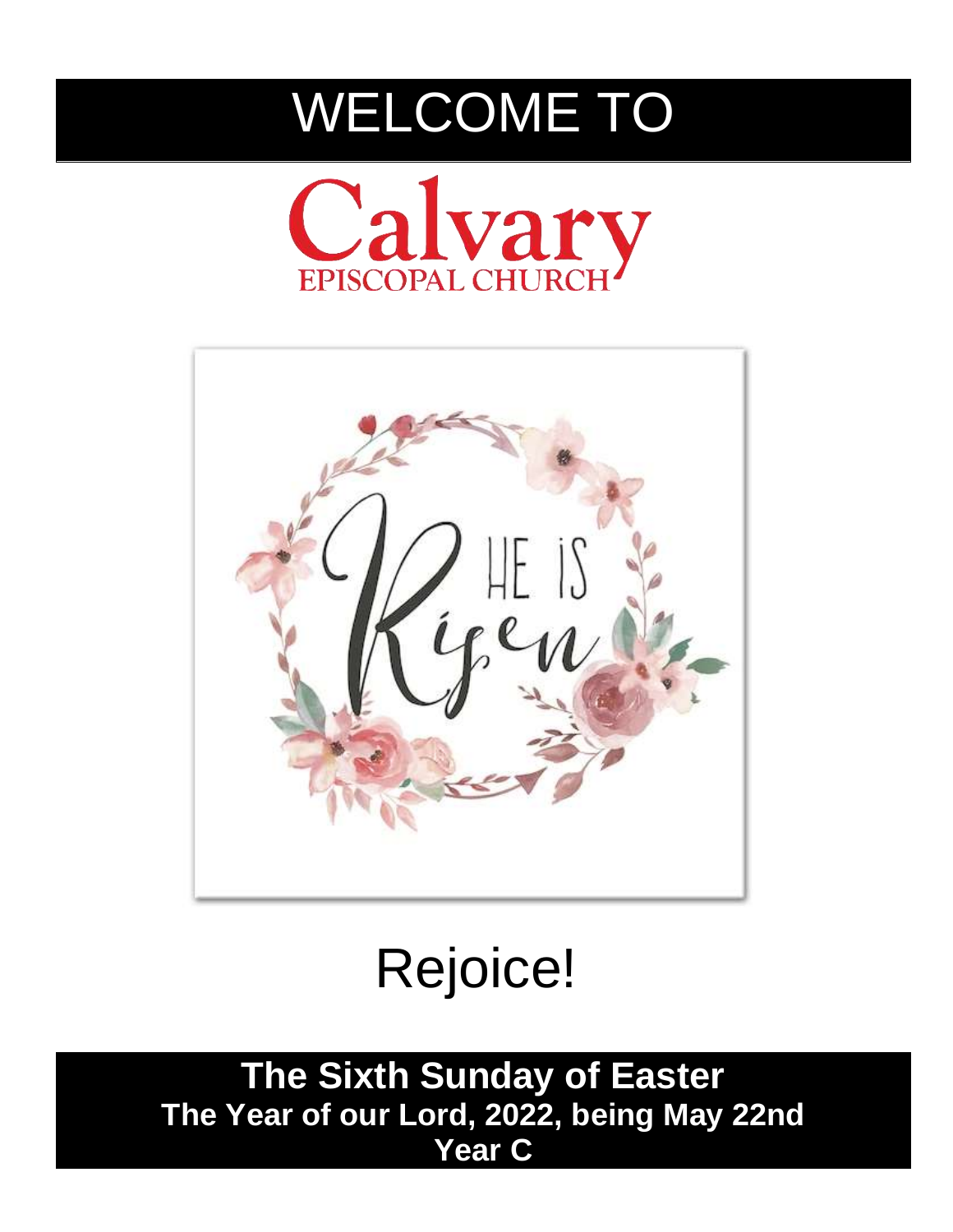# **The Holy Eucharist, Rite II**

# **The Call to Worship** *The Parish Chimes*

# **The Processional Anthem**

*Christ for the World We Sing #537*

# **The Opening Acclamation**

| Celebrant | Alleluia. Christ is risen.          |
|-----------|-------------------------------------|
| People    | The Lord is risen indeed. Alleluia. |

# **The Collect for Purity**

*Celebrant* Almighty God, to you all hearts are open, all desires known, and from you no secrets are hid: Cleanse the thoughts of our hearts by the inspiration of your Holy Spirit, that we may perfectly love you, and worthily magnify your holy Name; through Christ our Lord. **Amen.**

**The Gloria in Excelsis S-280 1982 Hymnal**

**Glory to God in the highest, and peace to his people on earth.**

**Lord God, heavenly King, almighty God and Father, we worship you, we give you thanks, we praise you for your glory.**

**Lord Jesus Christ, only Son of the Father, Lord God, Lamb of God, you take away the sin of the world: have mercy on us; you are seated at the right hand of the Father: receive our prayer.**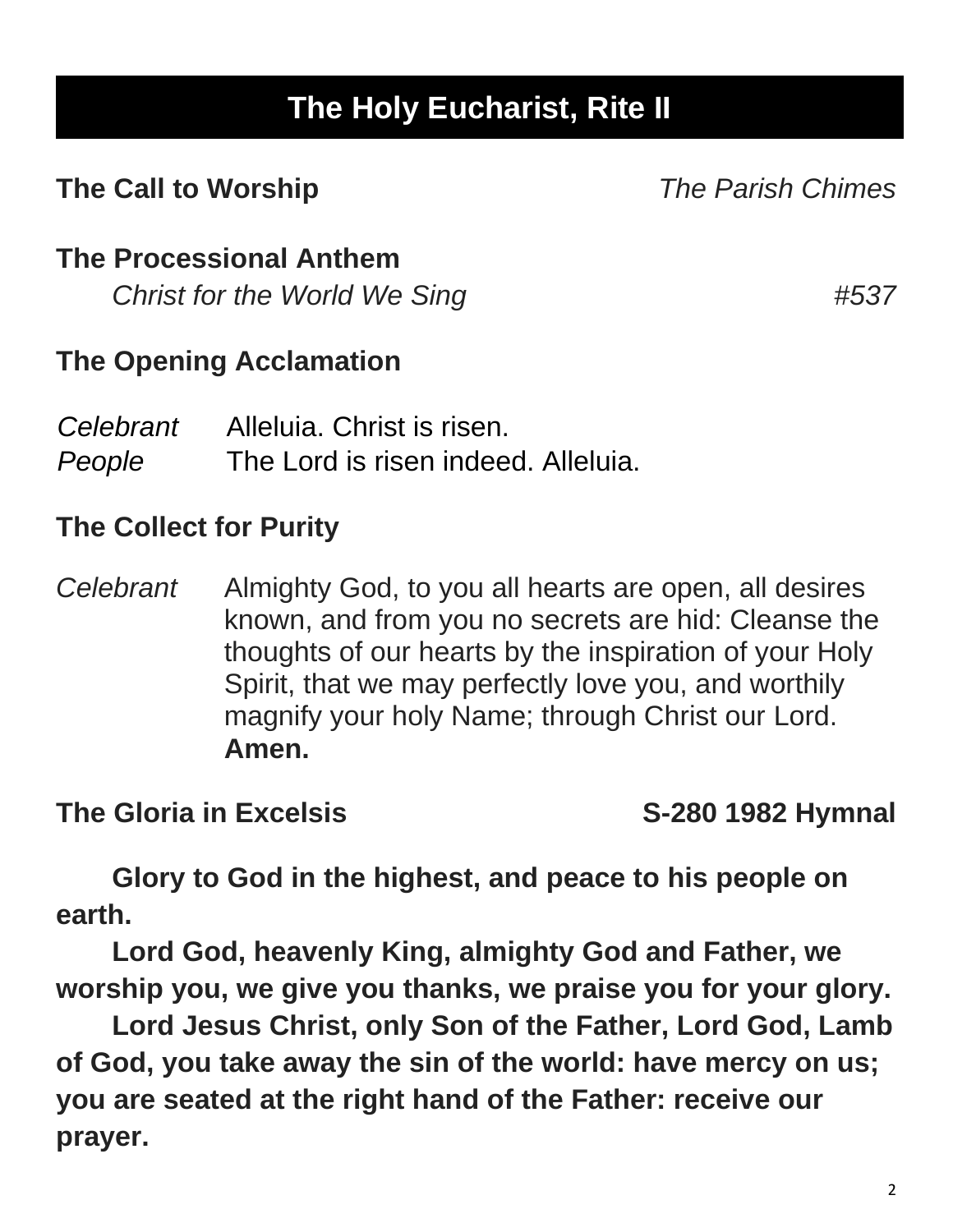**For you alone are the Holy One, you alone are the Lord, you alone are the Most High, Jesus Christ, with the Holy Spirit, in the glory of God the Father. Amen.**

**The Collect of the Day**

*Celebrant:* The Lord be with you. **People: And also with you.** *Celebrant:* Let us pray.

O God, you have prepared for those who love you such good things as surpass our understanding: Pour into our hearts such love towards you, that we, loving you in all things and above all things, may obtain your promises, which exceed all that we can desire; through Jesus Christ our Lord, who lives and reigns with you and the Holy Spirit, one God, for ever and ever. **Amen.**

*Please be seated.*

# A Reading from Acts **ACTS ACTS ACTS** 16:9-15

During the night Paul had a vision: there stood a man of Macedonia pleading with him and saying, "Come over to Macedonia and help us." When he had seen the vision, we immediately tried to cross over to Macedonia, being convinced that God had called us to proclaim the good news to them.

We set sail from Troas and took a straight course to Samothrace, the following day to Neapolis, and from there to Philippi, which is a leading city of the district of Macedonia and a Roman colony. We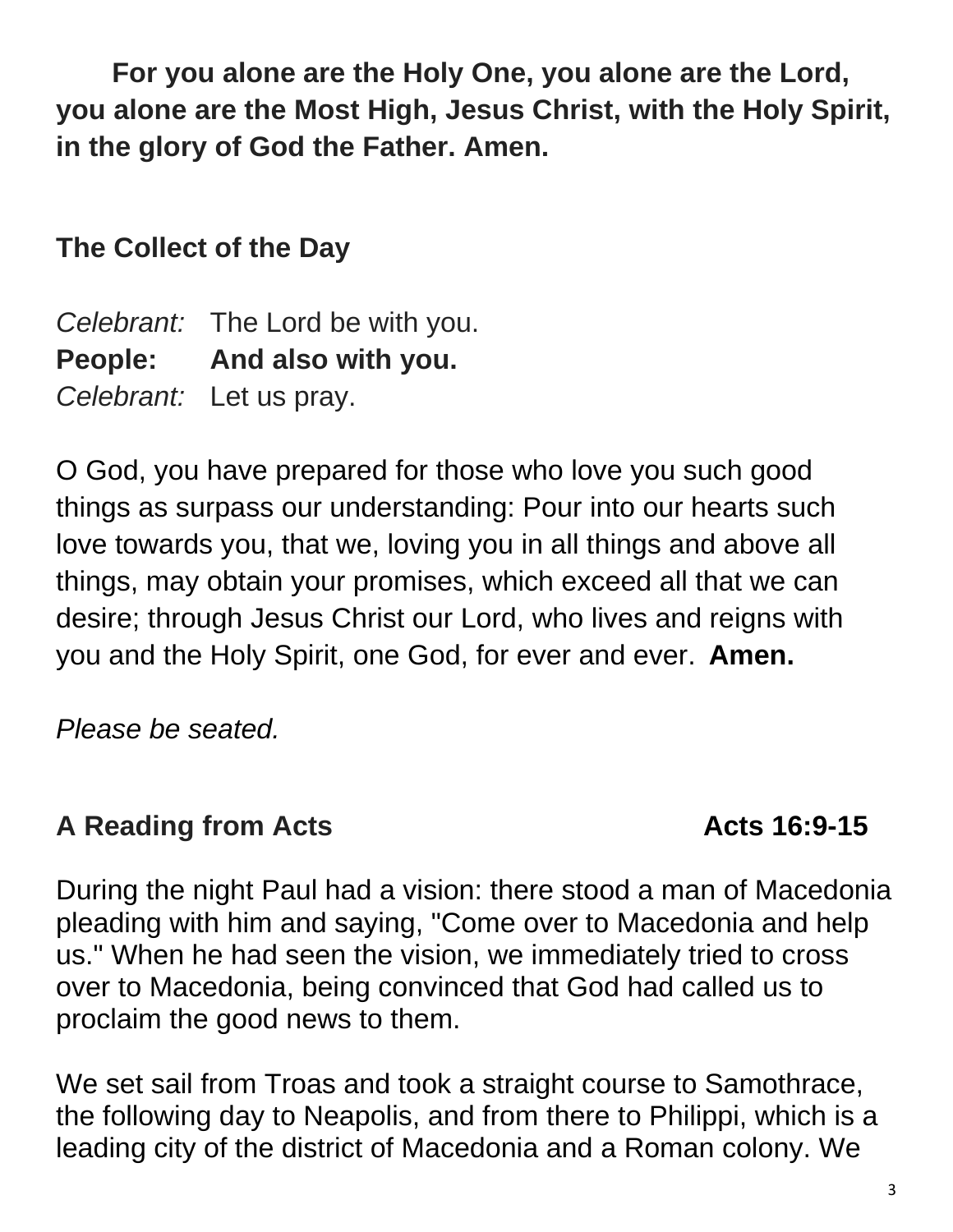remained in this city for some days. On the sabbath day we went outside the gate by the river, where we supposed there was a place of prayer; and we sat down and spoke to the women who had gathered there. A certain woman named Lydia, a worshiper of God, was listening to us; she was from the city of Thyatira and a dealer in purple cloth. The Lord opened her heart to listen eagerly to what was said by Paul. When she and her household were baptized, she urged us, saying, "If you have judged me to be faithful to the Lord, come and stay at my home." And she prevailed upon us.

*Lector:* The Word of the Lord. *All:* **Thanks be to God.**

**The Psalm of the Day Psalm 67** 

*Deus misereatur*

**1 May God be merciful to us and bless us, \* show us the light of his countenance and come to us. 2 Let your ways be known upon earth, \* your saving health among all nations. 3 Let the peoples praise you, O God; \* let all the peoples praise you. 4 Let the nations be glad and sing for joy, \* for you judge the peoples with equity and guide all the nations upon earth. 5 Let the peoples praise you, O God; \* let all the peoples praise you. 6 The earth has brought forth her increase; \* may God, our own God, give us his blessing. 7 May God give us his blessing, \* and may all the ends of the earth stand in awe of him.**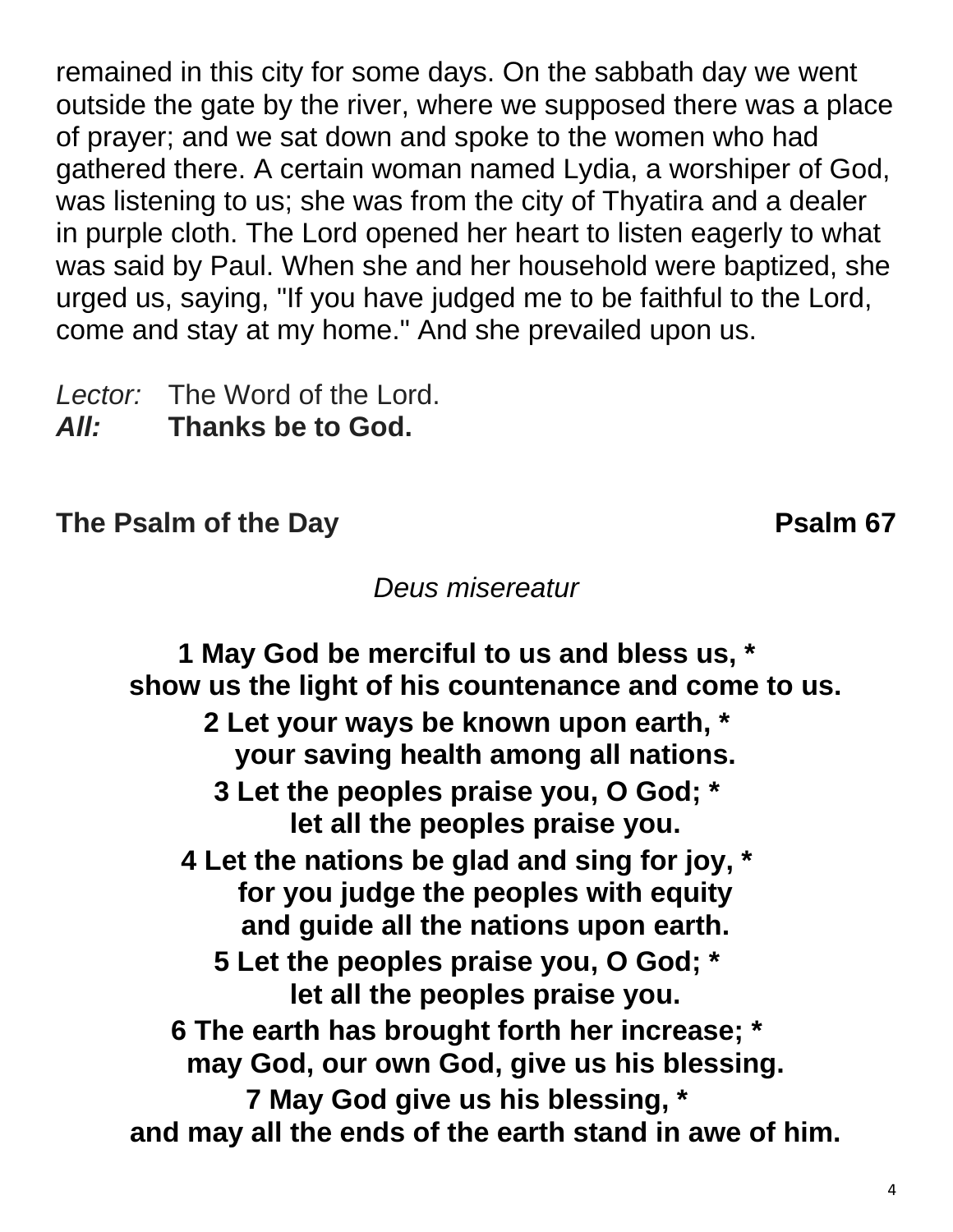# **A Reading from Revelations Revelations 21:10, 22-22:5**

In the spirit the angel carried me away to a great, high mountain and showed me the holy city Jerusalem coming down out of heaven from God.

I saw no temple in the city, for its temple is the Lord God the Almighty and the Lamb. And the city has no need of sun or moon to shine on it, for the glory of God is its light, and its lamp is the Lamb. The nations will walk by its light, and the kings of the earth will bring their glory into it. Its gates will never be shut by day-- and there will be no night there. People will bring into it the glory and the honor of the nations. But nothing unclean will enter it, nor anyone who practices abomination or falsehood, but only those who are written in the Lamb's book of life.

Then the angel showed me the river of the water of life, bright as crystal, flowing from the throne of God and of the Lamb through the middle of the street of the city. On either side of the river is the tree of life with its twelve kinds of fruit, producing its fruit each month; and the leaves of the tree are for the healing of the nations. Nothing accursed will be found there any more. But the throne of God and of the Lamb will be in it, and his servants will worship him; they will see his face, and his name will be on their foreheads. And there will be no more night; they need no light of lamp or sun, for the Lord God will be their light, and they will reign forever and ever.

Lector: The Word of the Lord.

*All:* **Thanks be to God.**

*Please stand if your health allows.*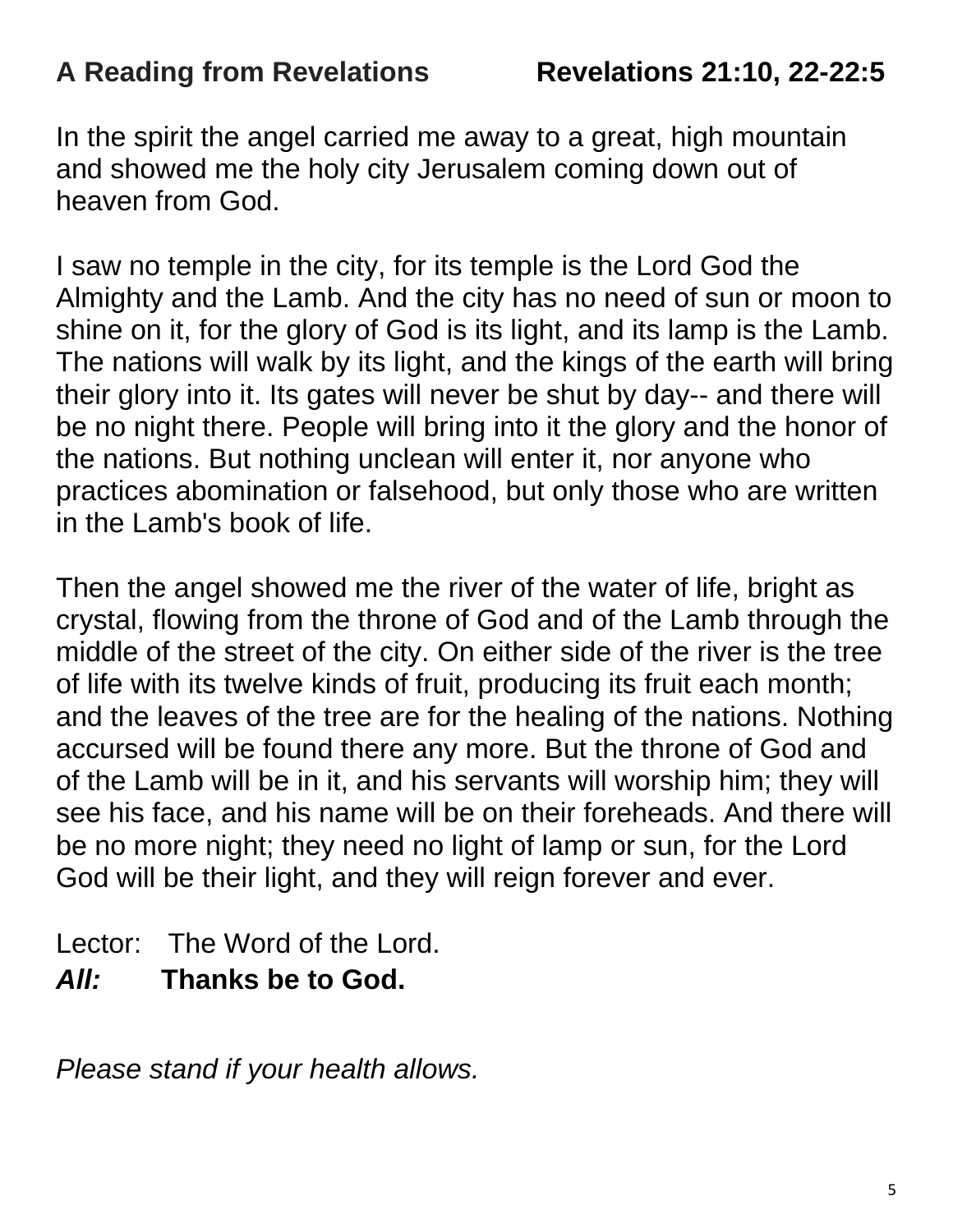**Gradual Anthem**

*All Creatures of Our God and King #400, v1*

# **The Holy Gospel John 14:23-29**

*Celebrant:* The Holy Gospel of our Lord Jesus Christ according to John.

# *People:* **Glory to you, Lord Christ***.*

Jesus said to Judas (not Iscariot), "Those who love me will keep my word, and my Father will love them, and we will come to them and make our home with them. Whoever does not love me does not keep my words; and the word that you hear is not mine, but is from the Father who sent me.

"I have said these things to you while I am still with you. But the Advocate, the Holy Spirit, whom the Father will send in my name, will teach you everything, and remind you of all that I have said to you. Peace I leave with you; my peace I give to you. I do not give to you as the world gives. Do not let your hearts be troubled, and do not let them be afraid. You heard me say to you, `I am going away, and I am coming to you.' If you loved me, you would rejoice that I am going to the Father, because the Father is greater than I. And now I have told you this before it occurs, so that when it does occur, you may believe."

*Celebrant*: The Gospel of the Lord. *People:* **Praise to you, Lord Christ.**

*Please be seated.*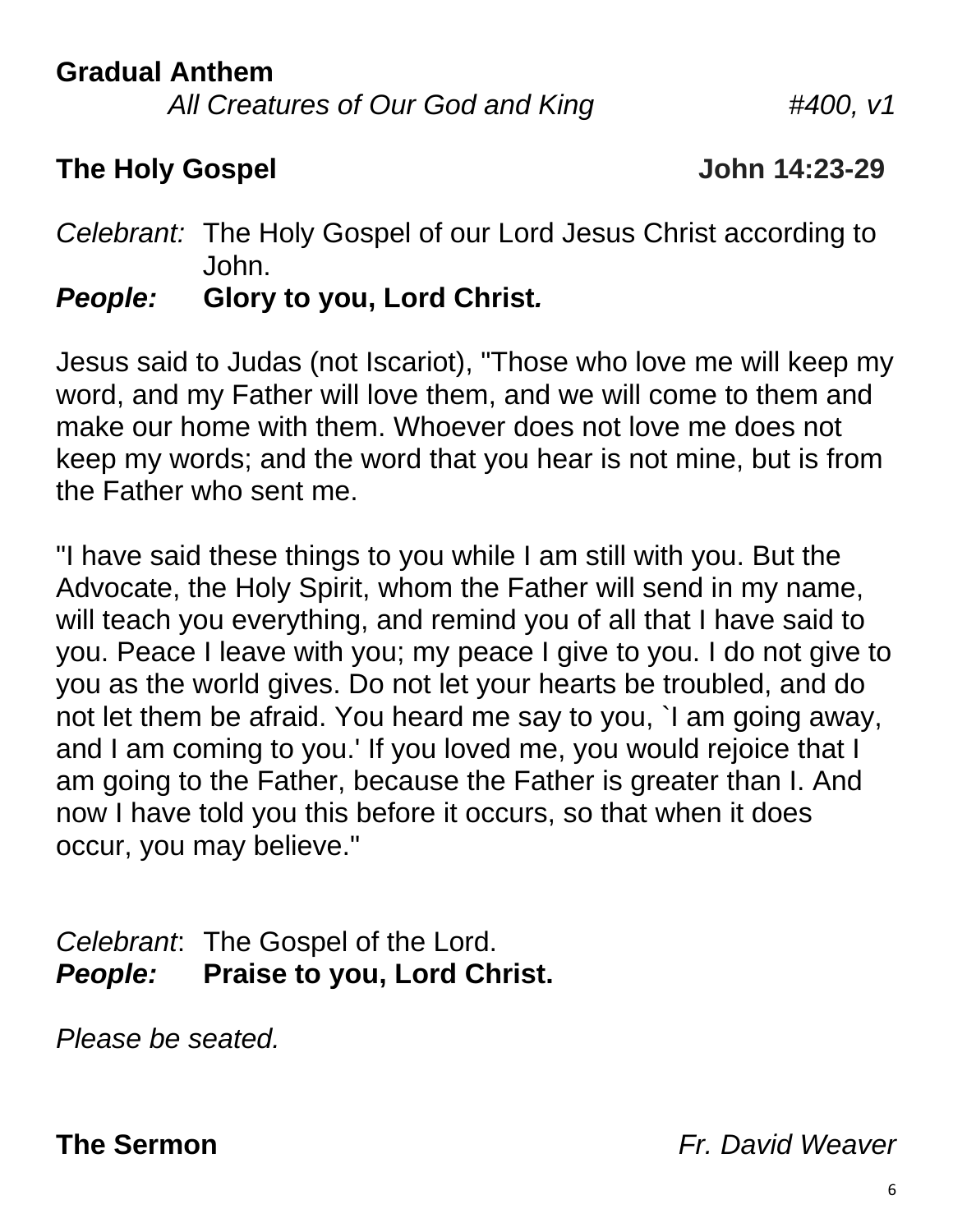# **The Nicene Creed**

**We believe in one God, the Father, the Almighty, maker of heaven and earth, of all that is, seen and unseen.** 

**We believe in one Lord, Jesus Christ, the only Son of God, eternally begotten of the Father, God from God, Light from Light, true God from true God, begotten, not made, of one Being with the Father. Through him all things were made.**

**For us and for our salvation he came down from heaven: by the power of the Holy Spirit he became incarnate from the Virgin Mary, and was made man.** 

**For our sake he was crucified under Pontius Pilate; he suffered death and was buried. On the third day he rose again in accordance with the Scriptures; he ascended into heaven and is seated at the right hand of the Father. He will come again in glory to judge the living and the dead, and his kingdom will have no end.**

**We believe in the Holy Spirit, the Lord, the giver of life, who proceeds from the Father and the Son. With the Father and the Son he is worshipped and glorified. He has spoken through the Prophets.** 

**We believe in one holy catholic and apostolic Church. We acknowledge one baptism for the forgiveness of sins. We look for the resurrection of the dead, and the life of the world to come.** *Amen.*

*Please kneel or remain standing, sitting if your health requires.*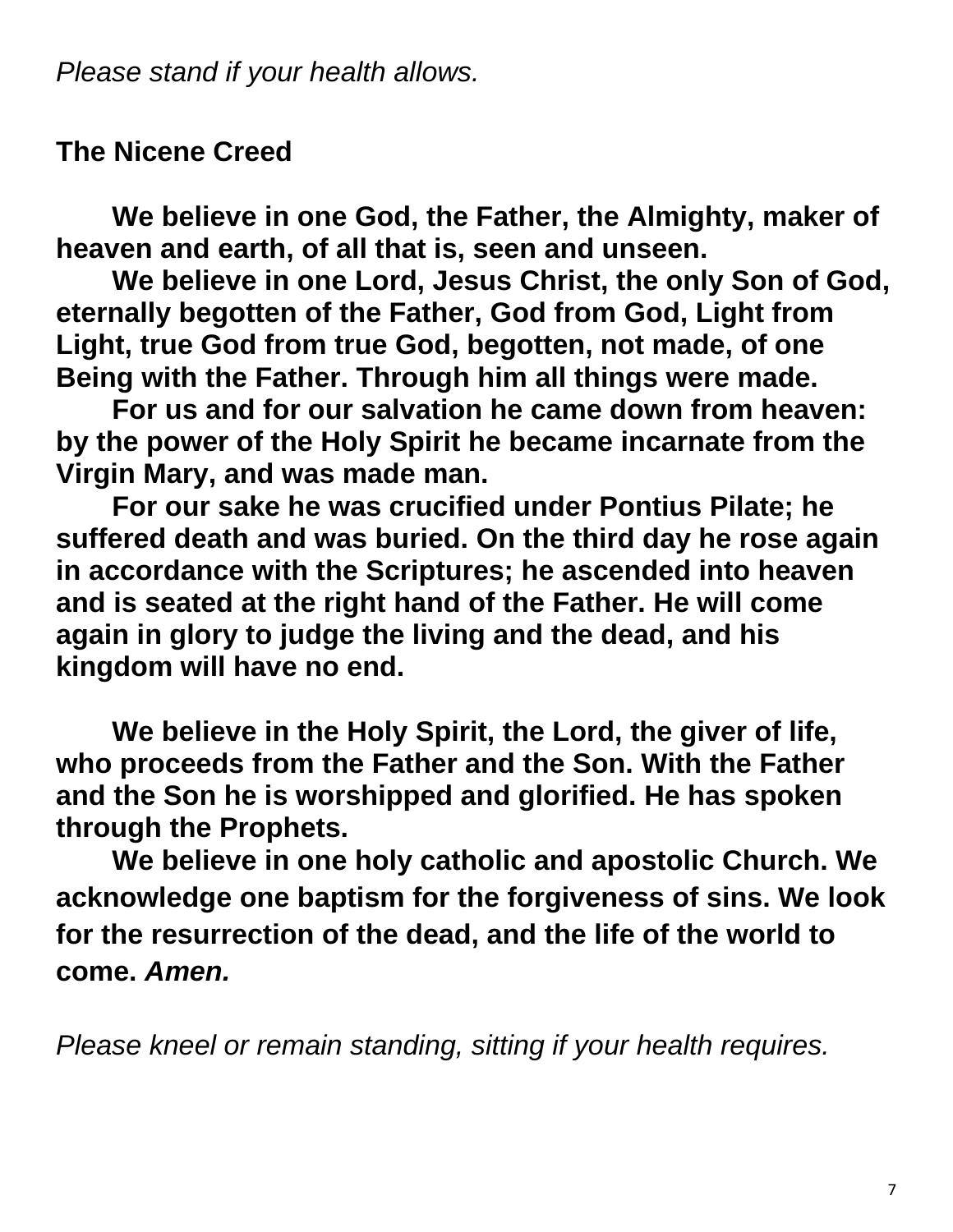# The Prayers of the People **Form III**

| Intercessor:<br>People:        | Father, we pray for your holy Catholic Church;<br>That we all may be one.                                                |  |  |  |
|--------------------------------|--------------------------------------------------------------------------------------------------------------------------|--|--|--|
| Intercessor:                   | Grant that every member of the Church may truly and<br>humbly serve you;                                                 |  |  |  |
| People:                        | That your Name may be glorified by all people.                                                                           |  |  |  |
| Intercessor:<br>People:        | We pray for all bishops, priests, and Celebrants;<br>That they may be faithful ministers of your Word<br>and Sacraments. |  |  |  |
| Intercessor:                   | We pray for all who govern and hold authority in the<br>nations of the world;                                            |  |  |  |
| People:                        | That there may be justice and peace on the earth.                                                                        |  |  |  |
| Intercessor:<br>People:        | Give us grace to do your will in all that we undertake;<br>That our works may find favor in your sight.                  |  |  |  |
| Intercessor:                   | Have compassion on those who suffer from any grief<br>or trouble;                                                        |  |  |  |
| People:                        | That they may be delivered from their distress.                                                                          |  |  |  |
| Intercessor:<br><b>People:</b> | Give to the departed eternal rest.<br>Let light perpetual shine upon them.                                               |  |  |  |
| Intercessor:                   | We praise you for your saints who have entered into                                                                      |  |  |  |
| People:                        | joy;<br>May we also come to share in your heavenly<br>kingdom.                                                           |  |  |  |
| Intercessor:                   | Let us pray for our own needs and those of others.                                                                       |  |  |  |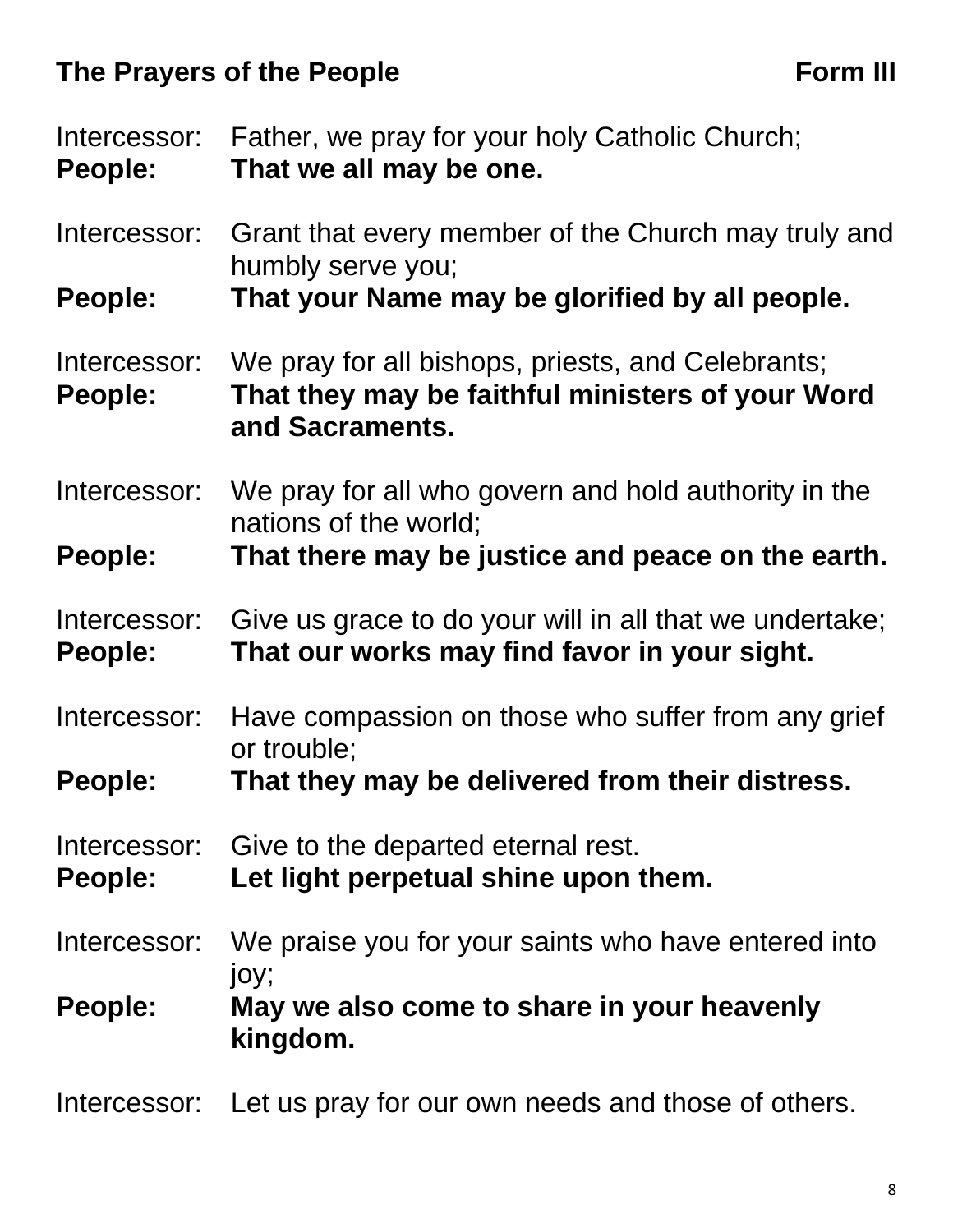*The Celebrant offers a concluding prayer.*

# **The Peace**

- *Celebrant*: The Peace of Christ be with you always.
- *People:* **And also with you***.*



*Please be seated.* **The Announcements**

**Birthday and Anniversary Blessings**

**O God, our times are in your hand: Look with favor, we pray, on your servants as they begin another year. Grant that they may grow in wisdom and grace, and strengthen their trust in your goodness all the days of their lives; through Jesus Christ our Lord.** *Amen.*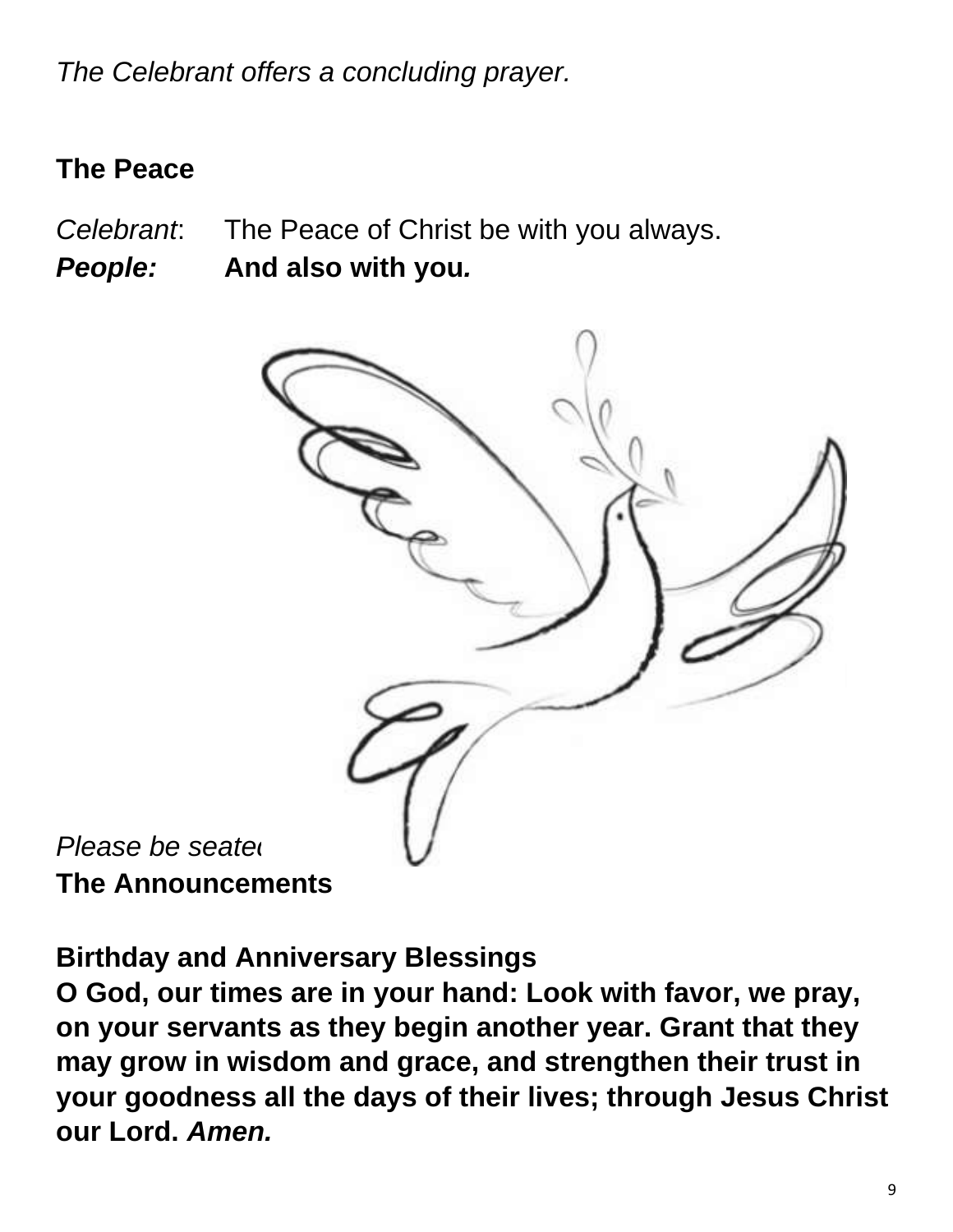# **The Holy Communion**

# **The Offertory Anthem**

*Come, Holy Spirit, Heavenly Dove #510*

*The people's offerings are collected and brought forward to the altar. As we offer all these gifts to God's work, we pray*

*Please stand if your health allows.*

*Celebrant:* All Things come of thee O Lord *People:* **And of thine own have we given thee***.*

# **The Eucharistic Prayer A BCP 361**

| Celebrant: The Lord be with you.                   |
|----------------------------------------------------|
| People: And also with you.                         |
| Celebrant: Lift up your hearts.                    |
| People: We lift them to the Lord.                  |
| Celebrant: Let us give thanks to the Lord our God. |
| People: It is right to give him thanks and praise. |

It is right, and a good and joyful thing, always and everywhere to give thanks to you, Father Almighty, Creator of heaven and earth. But chiefly are we bound to praise you for the glorious resurrection of your Son Jesus Christ our Lord; for he is the true Paschal Lamb, who was sacrificed for us, and has taken away the sin of the world. By his death he has destroyed death, and by his rising to life again he has won for us everlasting life. Therefore we praise you, joining our voices with Angels and Archangels and with all the company of heaven, who for ever sing this hymn to proclaim the glory of your Name: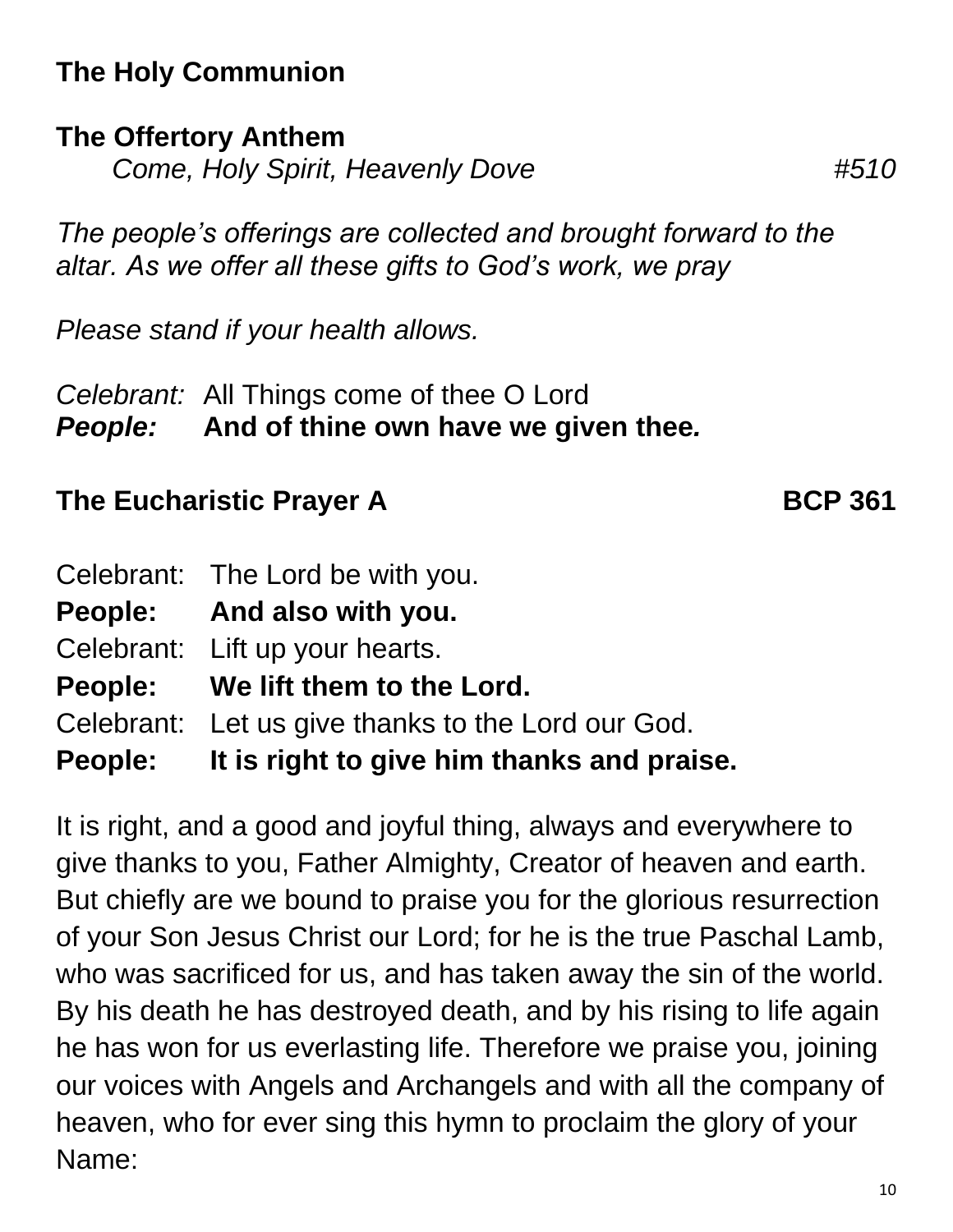# **Holy, holy, holy Lord, God of power and might, heaven and earth are full of your glory. Hosanna in the highest. Blessed is he who comes in the name of the Lord. Hosanna in the highest.**

*Please kneel, sit or stand.*

Holy and gracious Father: In your infinite love you made us for yourself; and, when we had fallen into sin and become subject to evil and death, you, in your mercy, sent Jesus Christ, your only and eternal Son, to share our human nature, to live and die as one of us, to reconcile us to you, the God and Father of all.

He stretched out his arms upon the cross, and offered himself, in obedience to your will, a perfect sacrifice for the whole world.

On the night he was handed over to suffering and death, our Lord Jesus Christ took bread; and when he had given thanks to you, he broke it, and gave it to his disciples, and said, "Take, eat: This is my Body, which is given for you. Do this for the remembrance of me."

After supper he took the cup of wine; and when he had given thanks, he gave it to them, and said, "Drink this, all of you: This is my Blood of the new Covenant, which is shed for you and for many for the forgiveness of sins. Whenever you drink it, do this for the remembrance of me."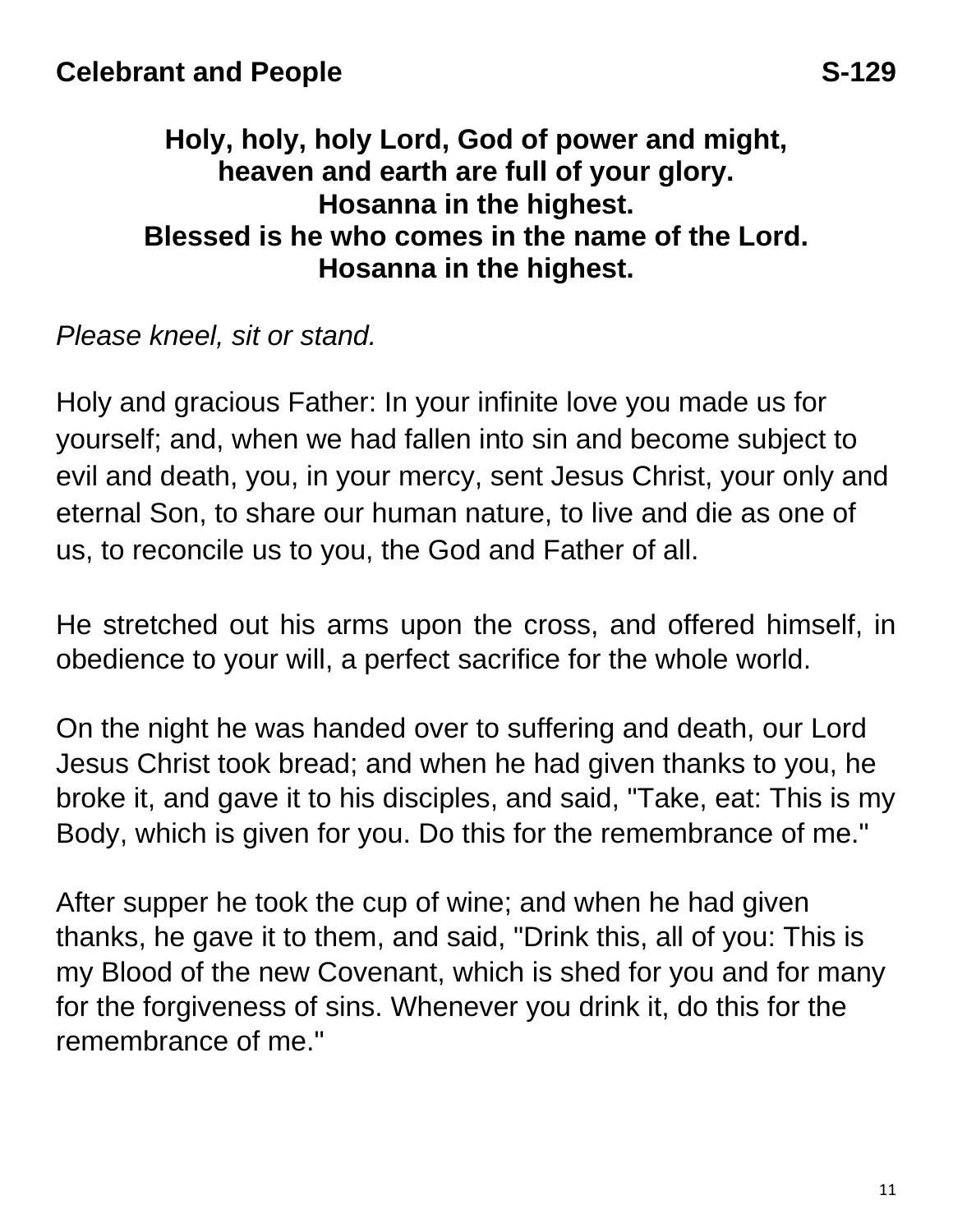Therefore we proclaim the mystery of faith:

# **Christ has died. Christ is risen. Christ will come again.**

We celebrate the memorial of our redemption, O Father, in this sacrifice of praise and thanksgiving. Recalling his death, resurrection, and ascension, we offer you these gifts.

Sanctify them by your Holy Spirit to be for your people the Body and Blood of your Son, the holy food and drink of new and unending life in him. Sanctify us also that we may faithfully receive this holy Sacrament, and serve you in unity, constancy, and peace; and at the last day bring us with all your saints into the joy of your eternal kingdom.

All this we ask through your Son Jesus Christ: By him, and with him, and in him, in the unity of the Holy Spirit all honor and glory is yours, Almighty Father, now and for ever. **AMEN.**

And now, as our Savior Christ has taught us, we are bold to say,

**Our Father, who art in heaven, hallowed be thy Name, Thy kingdom come, thy will be done, on earth as it is in heaven. Give us this day our daily bread. And forgive us our trespasses, As we forgive those who trespass against us. And lead us not into temptation, but deliver us from evil. For thine is the kingdom, and the power, and the glory, For ever and ever. Amen.**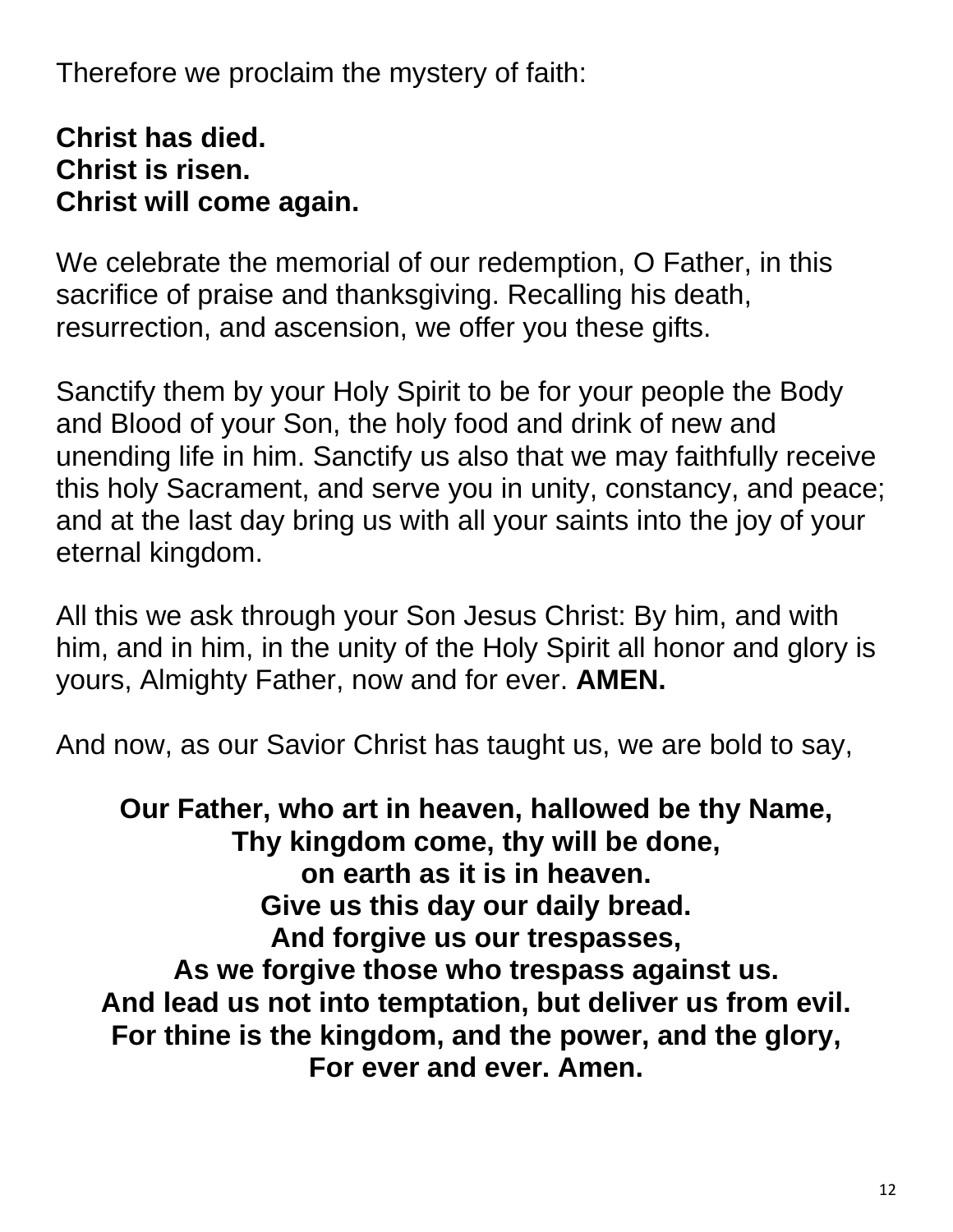*The Celebrant breaks the consecrated bread, then says:*

Celebrant: Alleluia. Christ our Passover is sacrificed for us. *People***: Therefore let us keep the feast. Alleluia.**

Celebrant: The gifts of God, for the people of God.

*Please be seated.*

# **All baptized people are welcome to receive the Body and Blood of our Lord Jesus Christ.**

*Please let an Usher know if you need the Sacrament brought to you in your pew*

# **The Holy Communion Anthem**

*Come, Gracious Spirit, Heavenly Dove #512*

*Please kneel, sit or stand.*

Celebrant: Let us pray.

# **Celebrant and People**

**Eternal God, heavenly Father, you have graciously accepted us as living members of your Son our Savior Jesus Christ, and you have fed us with spiritual food in the Sacrament of his Body and Blood. Send us now into the world in peace, and grant us strength and courage to love and serve you with gladness and singleness of heart; through Christ our Lord. Amen.**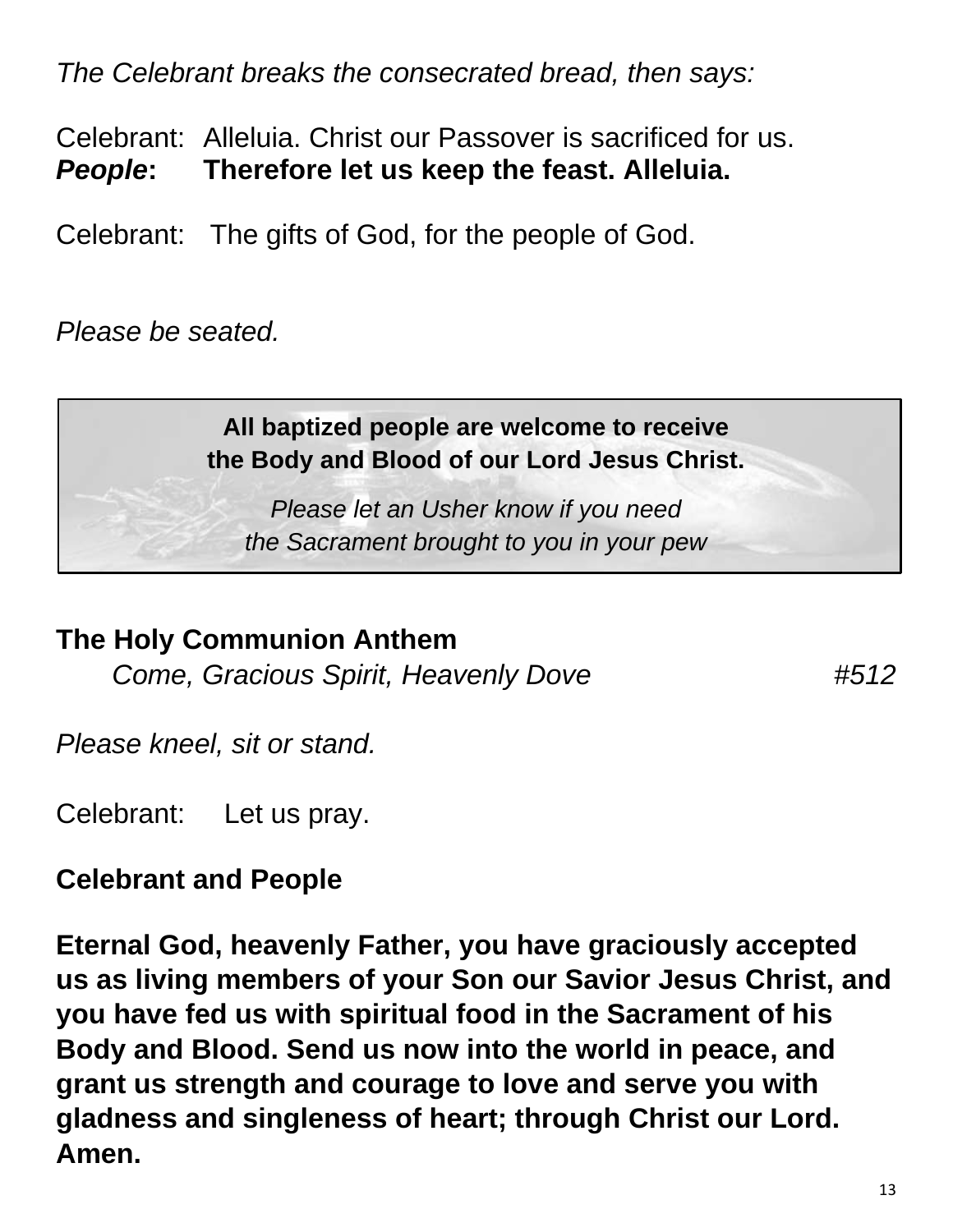*Please stand if your health allows.*

# **A Blessing of the People of God**

- Celebrant The blessing of God Almighty, the Father, the Son, and the Holy Spirit, be upon you and remain with you for ever.
- **People Amen.**

# **The Recessional Anthem**

*Sing, My Soul, His Wondrous Love #467*

### **The Dismissal**

*Celebrant:* Go in peace! Serve the Lord! Alleluia, alleluia. *People:* **Thanks be to God. Alleluia, alleluia.**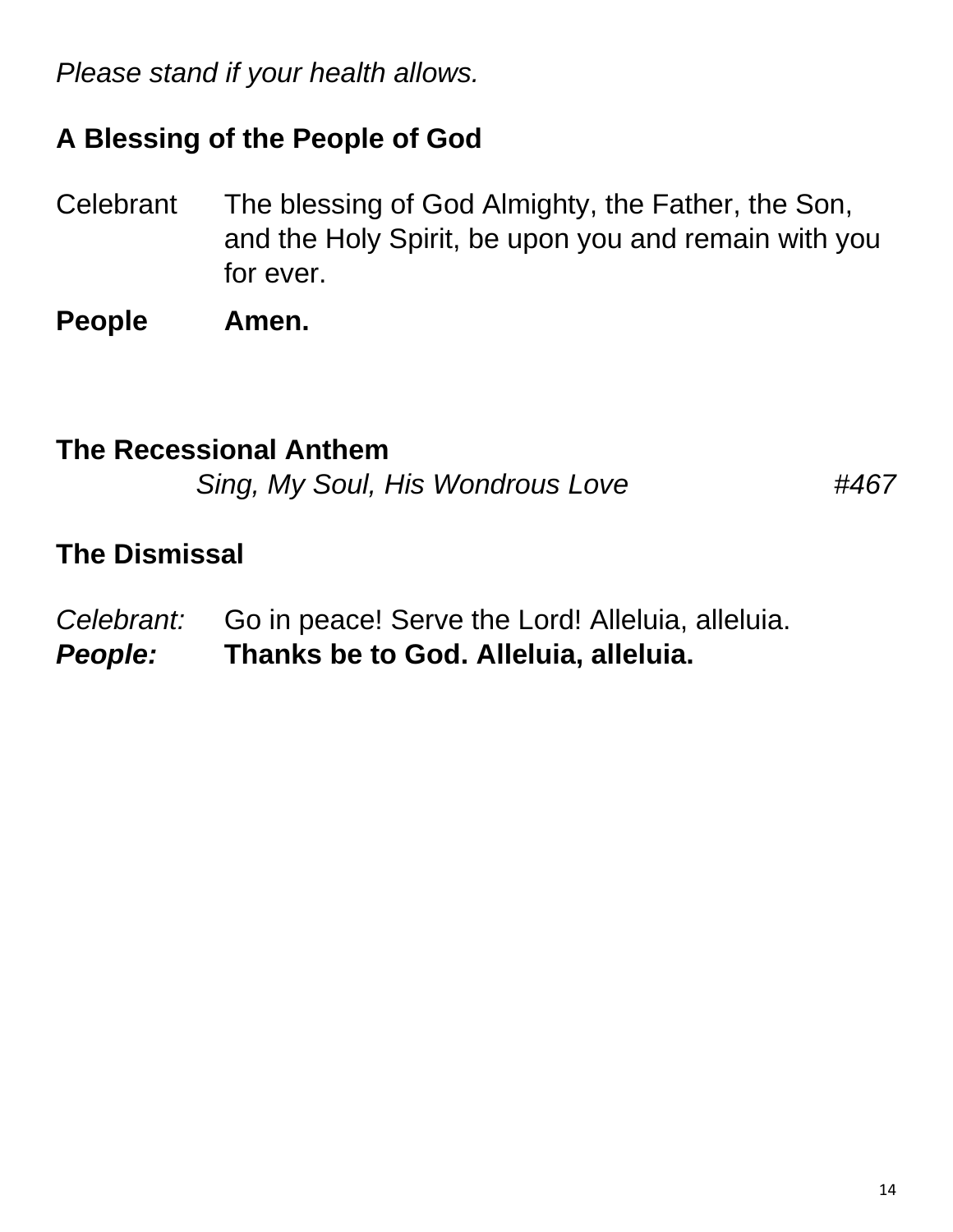# **PRAYER REQUESTS**

#### **Calvary Members**:

Jim, Jan, Nancy and Mick Caspar, Edward FitzPatrick, The Reverend Celebrant Tom Smith, Francis Mercier, Don Bradley, Jan B., Gwen, Brynn, Kelly, Callie, Lynn L., PK, Amauri, Jayne, Janis Family, Carol Halla, Bill Kendall, Sally McClure, Lee Davis, Eileen, Alex, Kyle, Rocky, Crystal Hacker, Lynda Neely, Bruce Schuurmann, Gloria, Jim N., Marge, Carol, Kelly, Tranita, Kortney, Bill, Lynne, Ron Berrier, Barbara, Janet, Don, Gavin Janis, Gladys and Cliff and Linda Williams

#### **For those who are ill, in need, or experiencing hardship:**

Aric, Art, Mark, Leah, Kat, Mic, Tuskey Family, Maeann, Kari, Rich, Trever, Bev Madsen, Abby & Family, Rina, Kathleen, Al Thompson, Wayne, Nancy, Ashlee Neely, Larry, Tom Murphy, Emily Hennings, Jim Shannon, Betty Wood, Nicolas Carl, Dirk, MacKenzie, TC Nelson, Barbara, Joshua, Barb Teeple, Ruth, Bette, Doug, Angie B.

#### **Missionaries:**

Alpha &Hakha Traore, Rev. Pat in Guinea West Africa Connecting with Love, Fr. Russ & Heidi Smith

### **Home bound:**

Jim H.

#### **For those in prison:**

Gary, Bruce

#### **For those in the Armed Forces/First Responders:**

Alyssa Elliott, Edgar Arellano, Eric M. Casper, Clint, Michael Jancaric, Brian Visney

#### **For those involved at Magdalene House Ministry:**

Gwen O'Loughlin

#### **College Students:**

Austin Nolan, Phoebe Ceplecha, Benjamin Dakis, Ryan Hentrich, Allie Castle, Mason Ceplecha

# Then when you call upon me and come and pray to me, I will hear you. -Jeremiah 29:12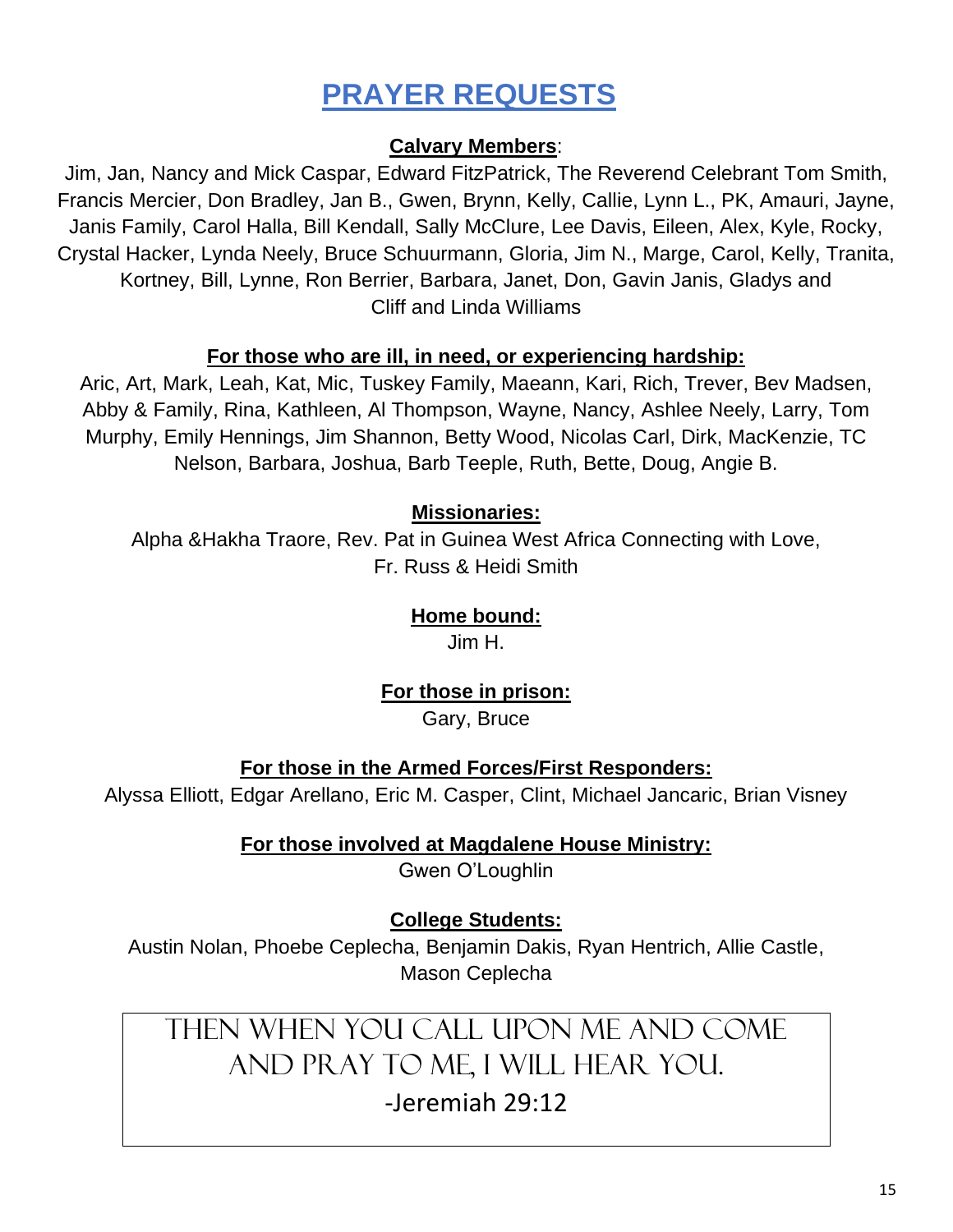

Please consider serving Christ and Calvary by sharing in one of our much needed and much appreciated ministries. Please contact Kate Pierson or one of our Churchwardens if you are interested. Training and support will happily be provided.

|                                  | May 1<br><b>Pastor Robin</b> | May 8<br><b>Pastor Robin</b><br><b>Mother's Day</b> | <b>May 15</b><br><b>Pastor Robin</b> | <b>May 22</b><br><b>Fr David Weaver</b> | <b>May 29</b><br><b>Fr Clayton</b><br><b>Thomason</b> |
|----------------------------------|------------------------------|-----------------------------------------------------|--------------------------------------|-----------------------------------------|-------------------------------------------------------|
| Opening                          |                              |                                                     |                                      |                                         |                                                       |
| Preacher                         | Pastor Robin                 | Pastor Robin                                        | Pastor Robin                         | <b>Fr David</b>                         | Fr Clayton                                            |
| <b>Music</b><br>Jeri             |                              | Jeri                                                | Jeri                                 | Jeri                                    | Jeri                                                  |
| AV<br>Francisco                  |                              | Francisco                                           | Francisco                            | Francisco                               | Francisco                                             |
| Acolyte                          |                              |                                                     |                                      |                                         | $\overline{\phantom{a}}$                              |
| Chalice                          | Ada                          | Ada                                                 | Ada                                  | Ada                                     | Ada                                                   |
| Old Testament<br>& Psalm         | Carol V.                     | Carla                                               | Fran                                 | Grant                                   | Marilyn                                               |
| <b>New Testament</b><br>Marilyn  |                              | Gwen                                                | Grant                                | Carla                                   |                                                       |
| Intercessor                      | Grant                        | Fran                                                | Marilyn                              | <b>Nikki</b>                            | Dave P                                                |
| <b>Ushers</b><br>(Greeters)      | Marilyn                      |                                                     | Marilyn                              | Marilyn                                 | Marilyn                                               |
|                                  | Jim                          | Jim                                                 |                                      |                                         |                                                       |
| <b>Coffee Host</b><br>Jennifer H |                              |                                                     |                                      | Jennifer H                              | Jennifer H                                            |
| <b>Altar Guild</b>               | Kate                         | Ada                                                 | Jennifer C.                          | Ada                                     | Kate                                                  |
| <b>Altar Flowers</b>             | Ada-birthday                 | Kate-Mother's<br>Day                                |                                      |                                         |                                                       |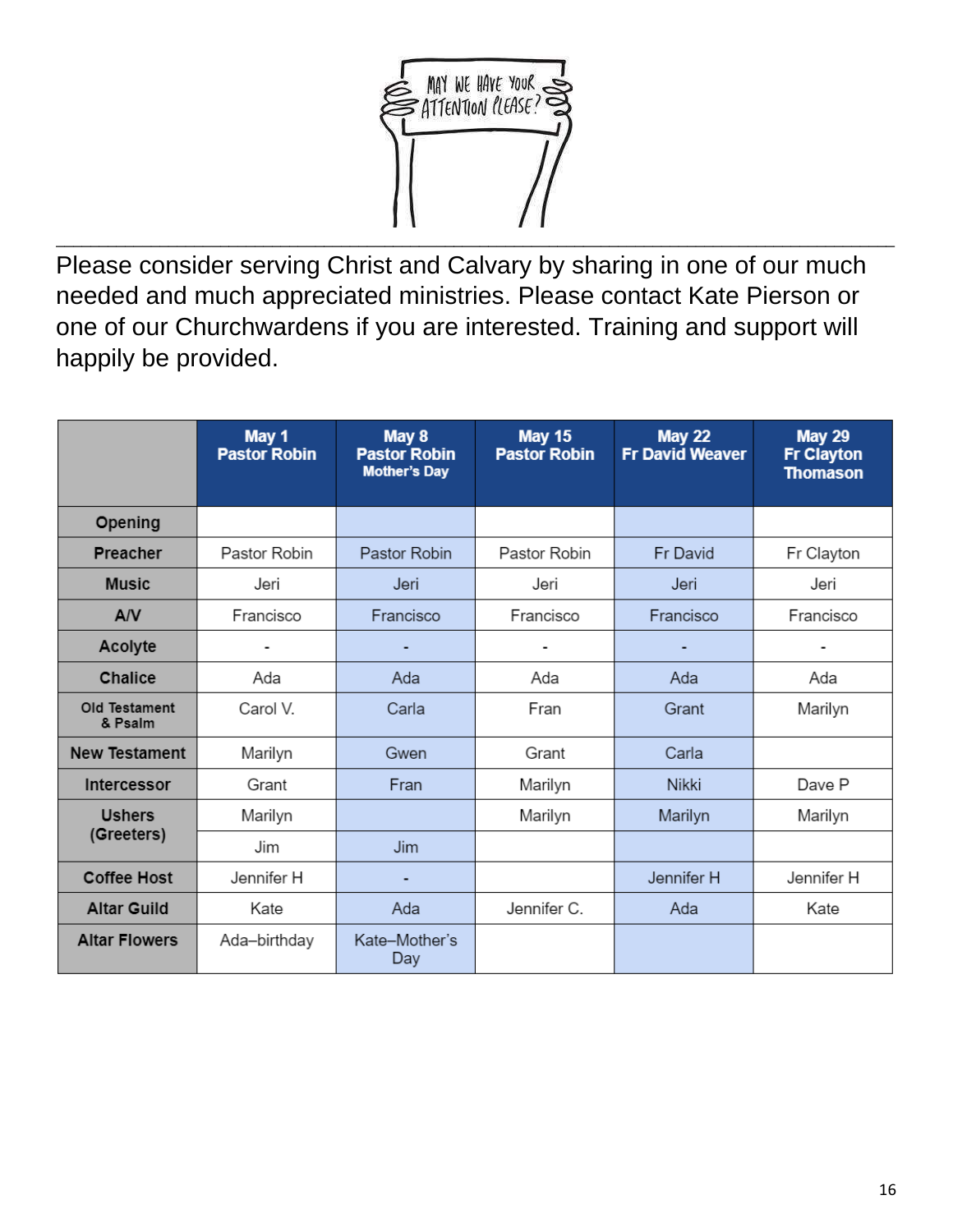# **Sunday Scavenger Hunt**



Each week the Calvary News and Notes newsletter features a picture from somewhere in and around Calvary. And this week is an easy one! Do you know where this statement is? Email the office at office@calvarylombard.org with the answer and you will have the glory and honor of having your name appear in next week's newsletter!

Last week this little lamb was hanging out on the Pascal candle!





# **Sing Out Loud!**

The choir is taking a break until September so SING OUT!!

# **Book Group**

The book group will next read *Refugia Faith: Seeking Hidden Shelters, Ordinary Wonders and the Healing of the Earth* by Debra Rienstra. In this book, the author weaves nature writing, personal narrative, and theological reflection, to grapple honestly with her own fears and longings and point toward a way forward--a way to transform Christian spirituality and practice, become a healer on a damaged earth, and inspire others to do the same. The book group will meet on Wednesday, **June 6 th from 7:00 to 8:30 pm** at the Shuurmann's house to discuss it.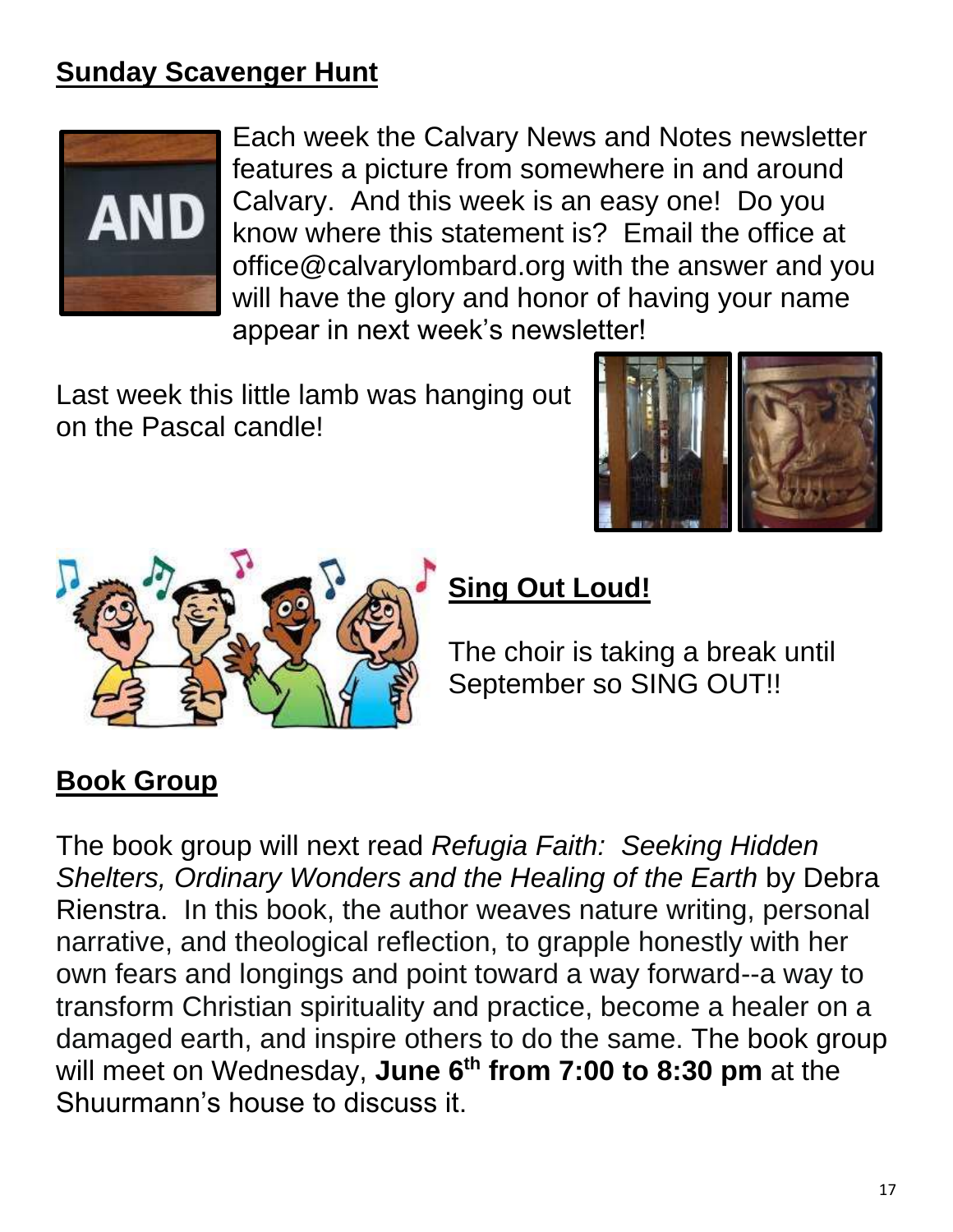# **Episcopal Church Men of Calvary**

Our Parish men's organization, Episcopal Church Men of Calvary meets the third Saturday of each month at 9 am in Castle Hall.





# **Daughters of the King**

The Daughters of the King will not be meeting this month. Instead we will help out with Calvary Cleanup!.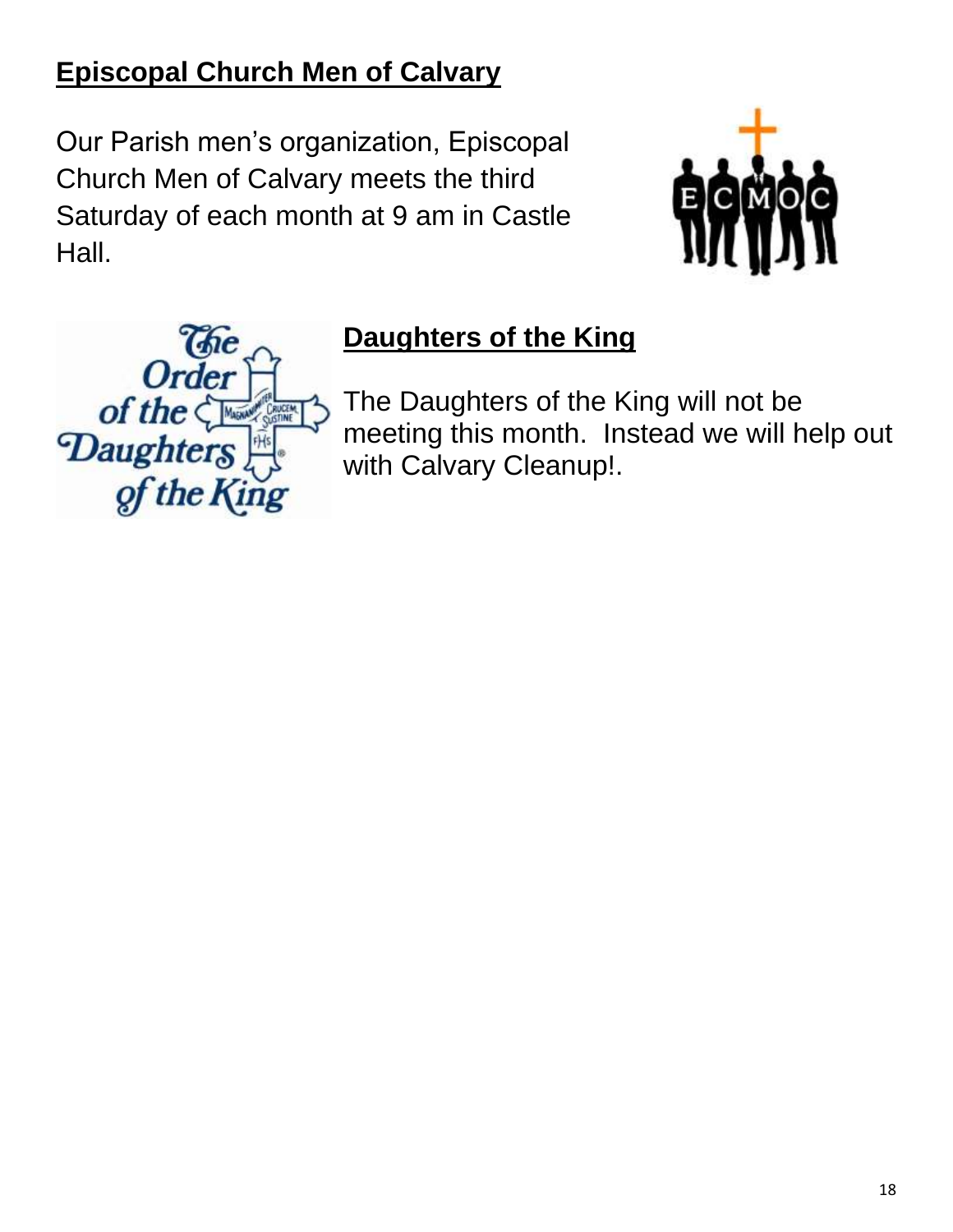# **May Celebrations**

**Carol Berrier Shelby Berrier Claire Betts Don Bradley Adam Bruesch Michael Bruesch Ada Carrasco Jennifer Ceplecha Grant Iannelli Sally McClure**





# **Donald & Stephenie Castle Daven & Ruthann Janis**

Did we miss you?! If your birthday or anniversary is in May and you don't see it listed, please call! We want to celebrate you too!! (630)620-8899